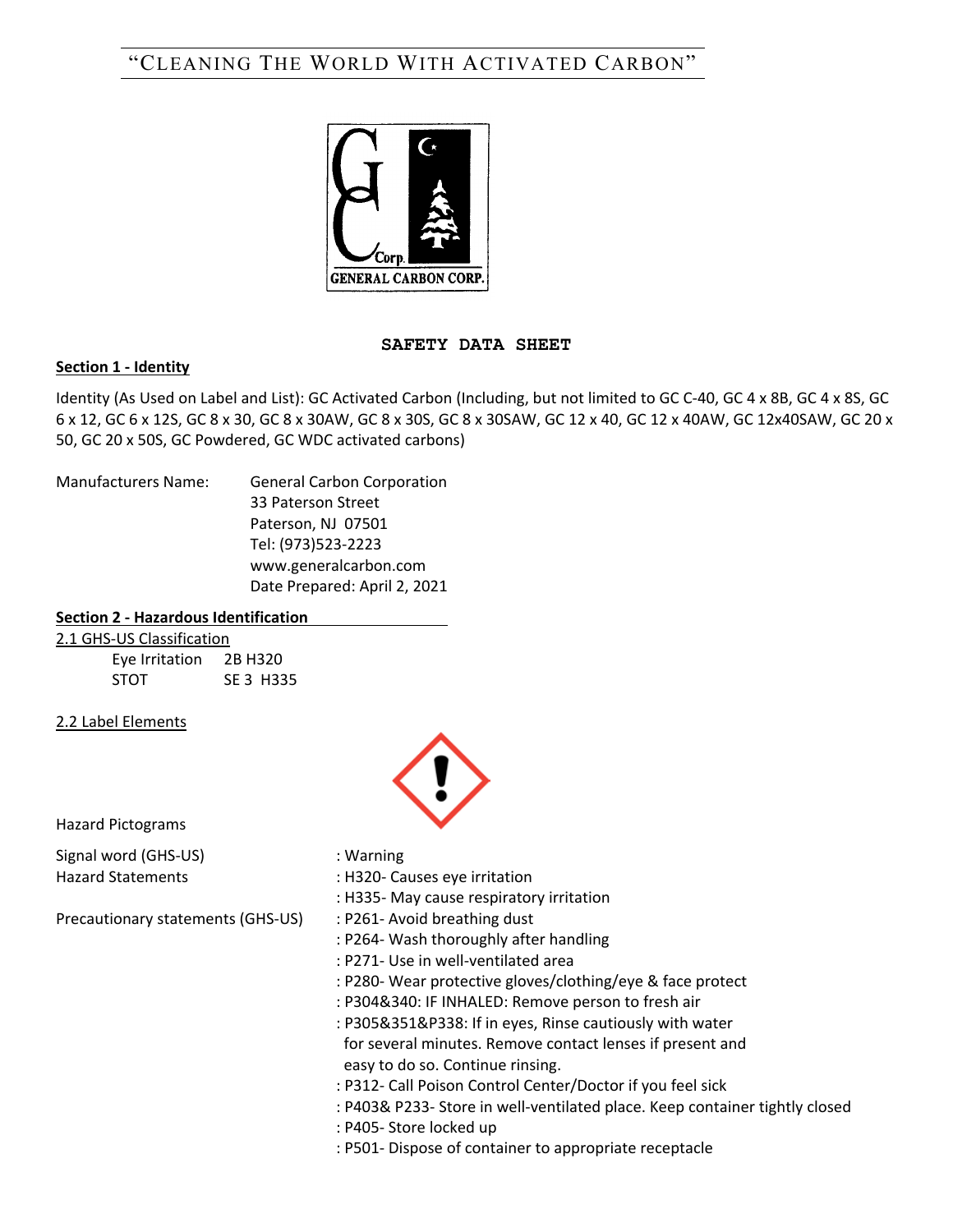2.3 Other Hazards No additional information available 2.4 Unknown acute toxicity (GHS-US) No data available

| Section 3: Composition/information on ingredients                                                                      |                                                                                                                                                   |     |                                                                            |  |
|------------------------------------------------------------------------------------------------------------------------|---------------------------------------------------------------------------------------------------------------------------------------------------|-----|----------------------------------------------------------------------------|--|
| 3.1 Substances                                                                                                         |                                                                                                                                                   |     |                                                                            |  |
| Not applicable                                                                                                         |                                                                                                                                                   |     |                                                                            |  |
| 3.2 Mixture                                                                                                            |                                                                                                                                                   |     |                                                                            |  |
| Name                                                                                                                   | CAS#                                                                                                                                              | %   | GHS US classification                                                      |  |
| Carbon                                                                                                                 | 7440-44-0                                                                                                                                         | 100 | Not classified                                                             |  |
| Section 4 - First Aid Measures<br>4.1 Description of first aid measures                                                |                                                                                                                                                   |     |                                                                            |  |
| First aid after inhalation                                                                                             | Remove person to fresh air. If not breathing, administer CPR or artificial<br>respiration. Get immediate medical attention.                       |     |                                                                            |  |
| First aid after skin contact                                                                                           |                                                                                                                                                   |     | If skin reddening or irritation develops, seek medical attention           |  |
| First aid after eye contact                                                                                            |                                                                                                                                                   |     | Immediately flush eyes with plenty of water for at least 15 minutes.       |  |
|                                                                                                                        | If irritation persists, get medical attention.                                                                                                    |     |                                                                            |  |
| First aid after ingestion                                                                                              | If the material is swallowed, get immediate medical attention or advice.<br>DO NOT induce vomiting unless directed to do so by medical personnel. |     |                                                                            |  |
| 4.2 Most important symptoms and effects, both acute and delayed                                                        |                                                                                                                                                   |     |                                                                            |  |
| Symptoms/injuries after inhalation                                                                                     | May cause respiratory irritation                                                                                                                  |     |                                                                            |  |
| Symptoms/injuries after skin contact                                                                                   | May cause skin irritation                                                                                                                         |     |                                                                            |  |
| Symptoms/injuries after eye contact                                                                                    | Causes serious eye damage                                                                                                                         |     |                                                                            |  |
| Symptoms/injuries after ingestion                                                                                      | May be harmful is swallowed                                                                                                                       |     |                                                                            |  |
| 4.3 Indication of any immediate medical attention and special treatment needed<br>No additional information available. |                                                                                                                                                   |     |                                                                            |  |
| <b>Section 5: Firefighting measures</b><br>5.1 Extinguishing media                                                     |                                                                                                                                                   |     |                                                                            |  |
| Suitable extinguishing media                                                                                           | If involved with fire, flood with plenty of water                                                                                                 |     |                                                                            |  |
| Unsuitable extinguishing media                                                                                         | None                                                                                                                                              |     |                                                                            |  |
| 5.2 Special hazards arising from substance or mixture                                                                  |                                                                                                                                                   |     |                                                                            |  |
| Fire hazard                                                                                                            | None known                                                                                                                                        |     |                                                                            |  |
| <b>Explosion hazard</b>                                                                                                | None known                                                                                                                                        |     |                                                                            |  |
| Reactivity                                                                                                             | may result in fire.                                                                                                                               |     | Contact with strong oxidizers such as ozone, liquid oxygen, chlorine, etc. |  |
| 5.3 Advice for firefighters                                                                                            |                                                                                                                                                   |     |                                                                            |  |
| Protection during firefighting                                                                                         | Firefighters should wear full protective gear                                                                                                     |     |                                                                            |  |
|                                                                                                                        |                                                                                                                                                   |     |                                                                            |  |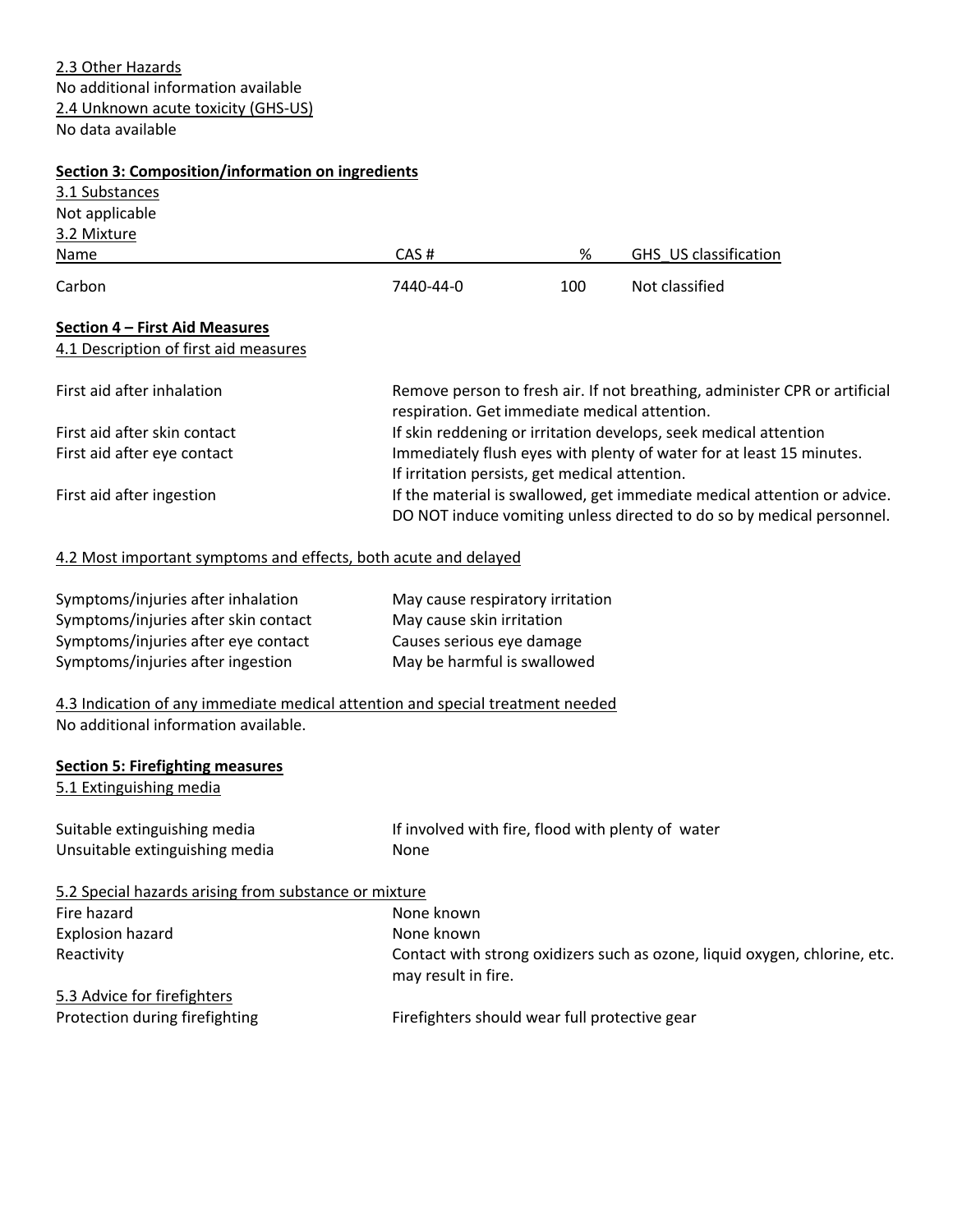## **Section 6: Accidental release measures**

6.1 Personal precautions, protective equipment and emergency procedures

| Avoid contact with the skin and eyes                                                                                                                       |  |  |  |
|------------------------------------------------------------------------------------------------------------------------------------------------------------|--|--|--|
|                                                                                                                                                            |  |  |  |
|                                                                                                                                                            |  |  |  |
|                                                                                                                                                            |  |  |  |
| 6.3 Methods and material for containment and cleaning up                                                                                                   |  |  |  |
| If possible, stop flow of product                                                                                                                          |  |  |  |
| Shovel or sweep up and put in closed container for disposal                                                                                                |  |  |  |
|                                                                                                                                                            |  |  |  |
| Avoid contact with eyes. Wet activated carbon removes oxygen from air                                                                                      |  |  |  |
| causing severe hazard to workers inside carbon vessels or confined<br>spaces                                                                               |  |  |  |
| 7.2 Conditions for safe storage, including any incompatibilities<br>Protect containers from physical damage. Store in dry, cool, well-<br>ventilated area. |  |  |  |
|                                                                                                                                                            |  |  |  |
| Section 8: Exposure controls/ personal protection<br>8.1 Control parameters<br>No additional information available                                         |  |  |  |
| : Local exhaust and general ventilation must be adequate to meet exposure<br>standards                                                                     |  |  |  |
| : None required under normal product handling conditions                                                                                                   |  |  |  |
| : safety glasses                                                                                                                                           |  |  |  |
| : Wear suitable working clothes                                                                                                                            |  |  |  |
| : If airborne concentrations are above the applicable exposure limits, use NIOSH<br>approved respiratory protection                                        |  |  |  |
|                                                                                                                                                            |  |  |  |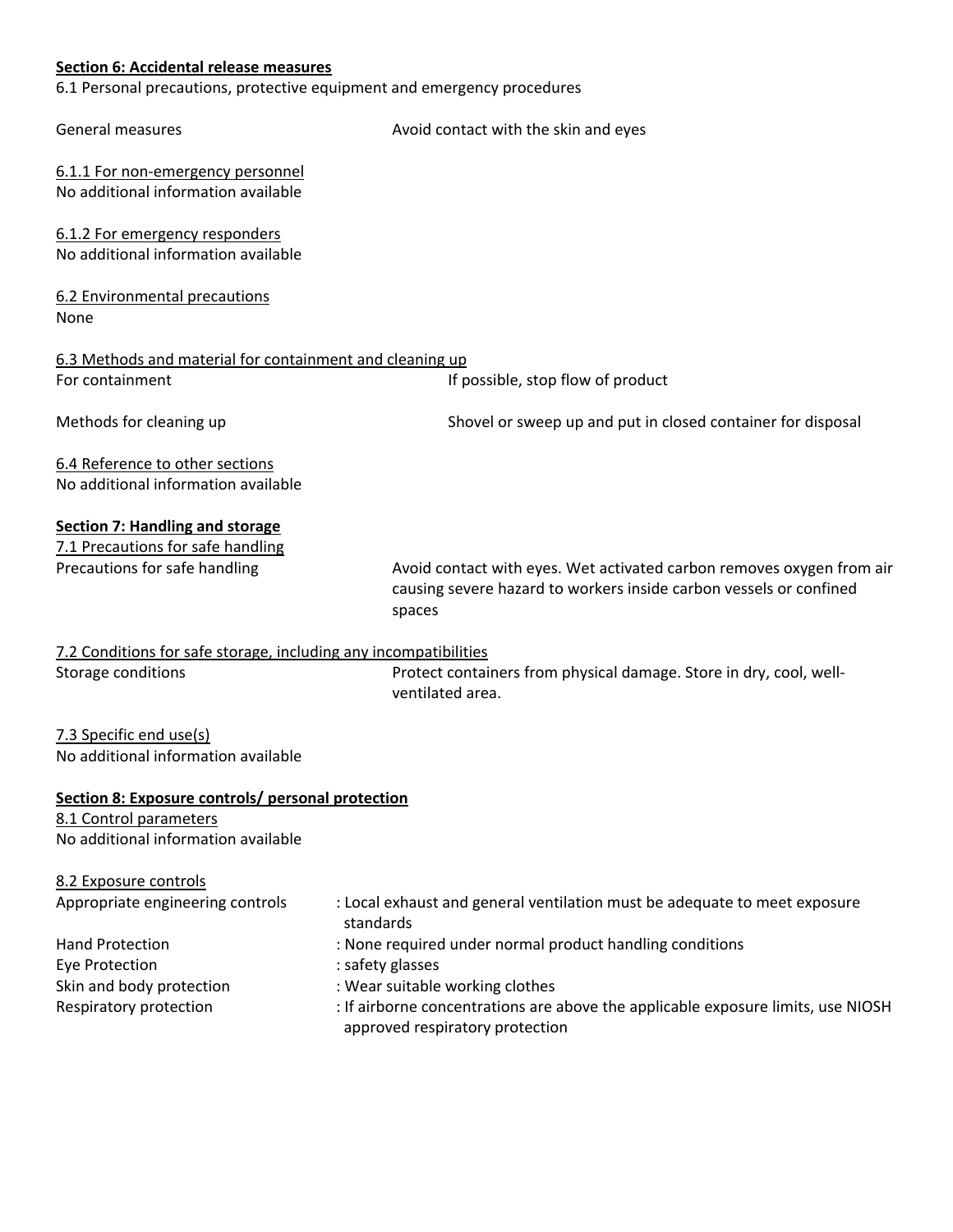#### **Section 9: Physical and chemical properties**

9.1 Information on basic physical and chemical properties

| Physical state                    | : Solid                |
|-----------------------------------|------------------------|
| Appearance                        | : Particulate          |
| Color                             | : Black                |
| Odor                              | : No data available    |
| Odor threshold                    | : No data available    |
| Ph                                | : No data available    |
| Relative evaporation rate         | : No data available    |
| Melting point                     | : No data available    |
| Freezing point                    | : No data available    |
| <b>Boiling point</b>              | : No data available    |
| Flash point                       | : No data available    |
| Self ignition temperature         | : No data available    |
| Decomposition temperature         | : No data available    |
| Flammability (solid, gas)         | : No data available    |
| Vapor Pressure                    | : No data available    |
| Relative Vapor density @ 20 deg C | : No data available    |
| <b>Relative Density</b>           | : 28-33 lb/ cubic foot |
| Solubility                        | : No data available    |
| Log Pow                           | : No data available    |
| Log Kow                           | : No data available    |
| Viscosity, kinematic              | : No data available    |
| Viscosity, dynamic                | : No data available    |
| <b>Explosive properties</b>       | : No data available    |
| Oxidizing properties              | : No data available    |
| <b>Explosive limits</b>           | : No data available    |

9.2 Other information No additional information available

#### **Section 10: Stability and reactivity**

10.1 Reactivity Contact with strong oxidizers such as ozone, liquid oxygen, chlorine, etc. may result in fire

10.2 Chemical stability Stable under normal conditions

10.3 Possibility of hazardous reactions Will not occur

10.4 Conditions to avoid None

10.5 Incompatible materials Strong oxidizing and reducing agents such as ozone, liquid oxygen or chlorine.

## 10.6 Hazardous decomposition products

Carbon monoxide may be generated in the event of a fire.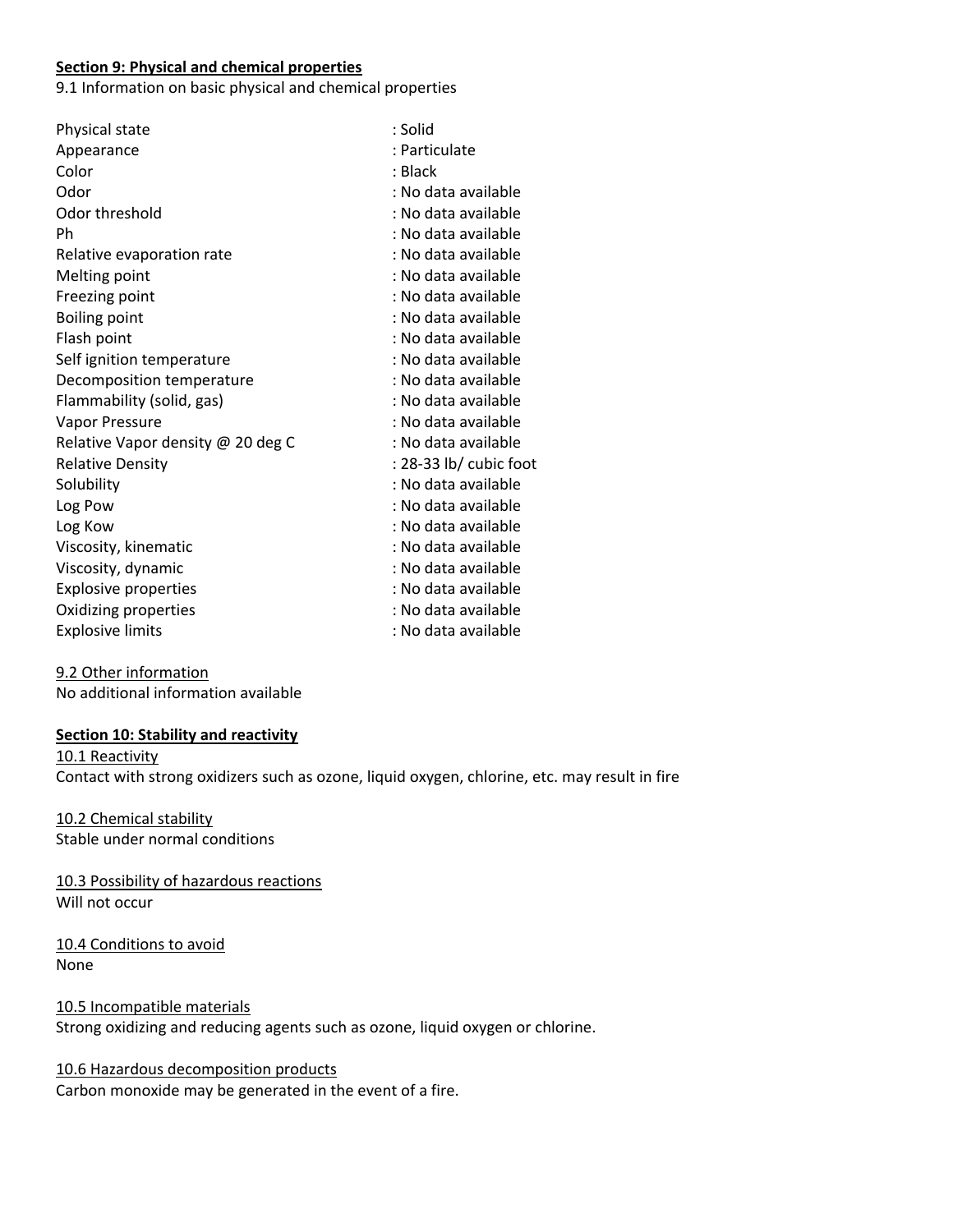## **Section 11: Toxicological information**

11.1 Information on toxicological effects

| Acute toxicity                                        | : Not classified                                     |
|-------------------------------------------------------|------------------------------------------------------|
| Carbon (7440-44-0)                                    |                                                      |
| LD50 oral rat                                         | : >10000 mg/kg                                       |
| Skin corrosion/irritation                             | : Not classified                                     |
| Serious eye damage/irritation : Causes eye irritation |                                                      |
| Respiratory or skin sensitization : Not classified    |                                                      |
| Germ cell mutagenicity                                | : Not classified                                     |
| Carcinogenicity                                       | : Not classified                                     |
| Reproductive toxicity                                 | : Not classified                                     |
| Specific target organ toxicity                        | : May cause respiratory irritation (single exposure) |
| Specific target organ toxicity                        | : Not classified (repeated exposure)                 |
| Aspiration hazard                                     | : Not classified                                     |

#### **Section 12: Ecological Information**

12.1 Toxicity No additional information available

12.2 Persistence and degradability No additional information available

12.3 Bioaccumulative potential No additional information available

12.4 Mobility in soil No additional information available

12.5 Other adverse effects No additional information available

#### **Section 13: Disposal concerns**

13.1 Waste treatment methods

Waste Disposal recommendations : Dispose of contents/container in accordance with local/ regional/ international regulations

## **Section 14: Transportation information**

In accordance with DOT/ADR/RID/ADNR/IMDG/ICAO/IATA

14.1 UN Number Not applicable. See Note 1 below.

14.2 UN proper shipping name Not applicable

**Note 1: Under the UN classification for activated carbon, all activated carbons have been identified as a class 4.2 product. However, This product has been tested according to the United Nations Transport of Dangerous Goods test protocol for a "self-heating substance" (United Nations Transportation of Dangerous Goods, Manual of Tests and Criteria, Part III, Section 33.3.1.6 - Test N.4 - Test Method for Self Heating Substances) and it has been specifically determined that this product does not meet the definition of a self heating substance (class 4.2)**